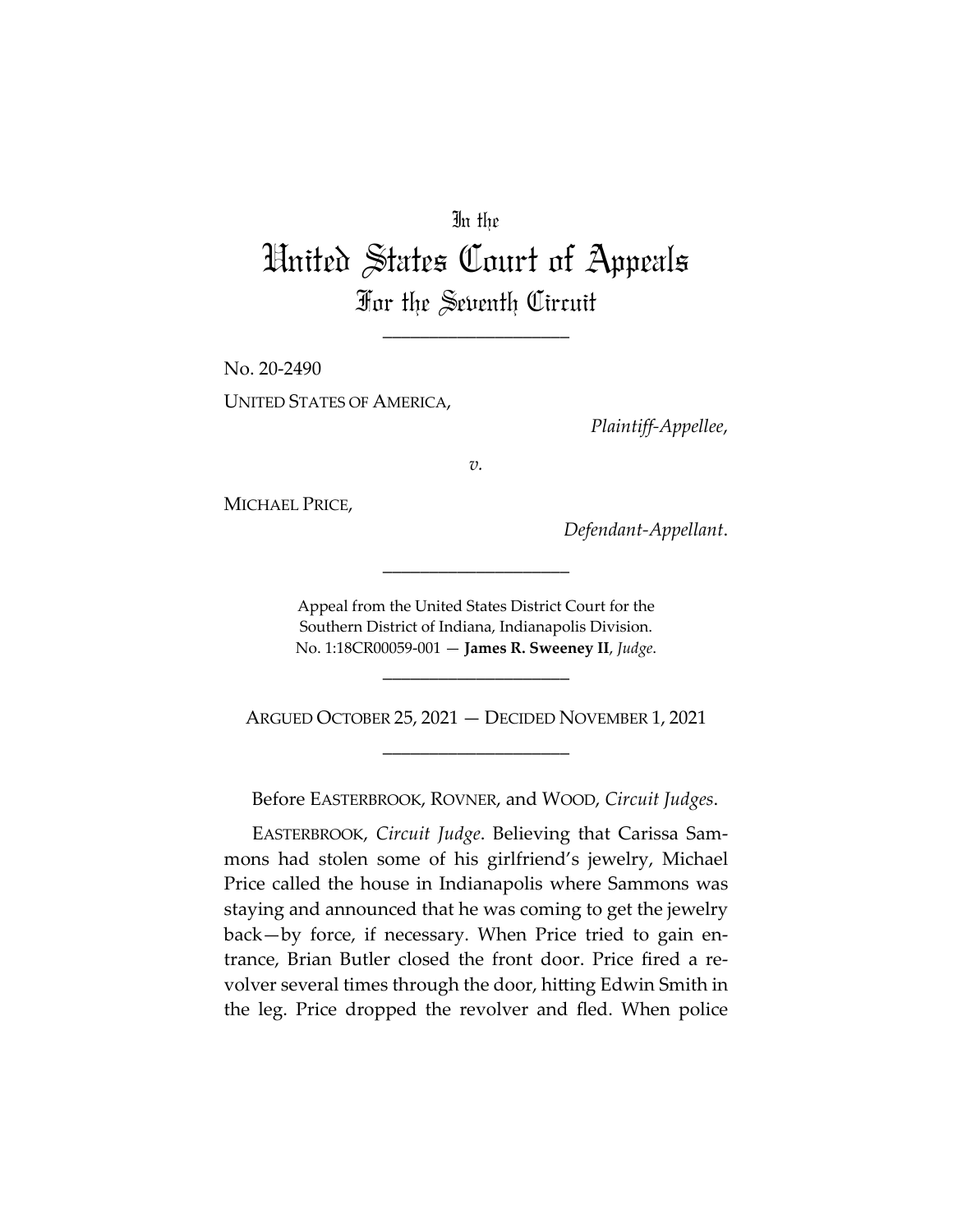caught up with his truck, they found a Taurus pistol. Price has pleaded guilty to the crime of possessing a gun, which his felony record made unlawful. 18 U.S.C. §922(g)(1). Although the indictment does not identify the gun or guns that Price unlawfully possessed, the factual basis proffered in support of the plea identifies possessing the Taurus pistol as the crime of conviction. The court sentenced Price to 110 months in prison.

The presentence report recommended that the judge add four offense levels under U.S.S.G. §2K2.1(b)(6)(B), which applies when the defendant "used or possessed any firearm or ammunition in connection with another felony offense". The PSR observed that shooting into an occupied house amounts to the state offense of criminal recklessness, Ind. Code §35-42-  $2-2(b)(1)(A)$ , if not something more serious. Unfortunately, the report did not quote §2K2.1(b)(6)(B) accurately. Instead it paraphrased the rule as one that adds four levels if "[t]he defendant possessed the firearm while committing another felony offense."

At sentencing the judge quoted from that paraphrase rather than from §2K2.1(b)(6)(B). Yet the two concepts differ. An enhancement for a felony committed "while possessing" a firearm would apply if Price had left the Taurus in a bank vault and arrived at the house with a baseball bat or a knife. The crime of possession continues as long as a gun is under a felon's control; it need not be in his hand (or truck). But under §2K2.1(b)(6)(B) the enhancement is appropriate only if the firearm was "used or possessed … in connection with another felony offense"—in other words, only if the firearm was involved in, or contributed to, the other felony. See, e.g., *United States v. LePage*, 477 F.3d 485, 489 (7th Cir. 2007).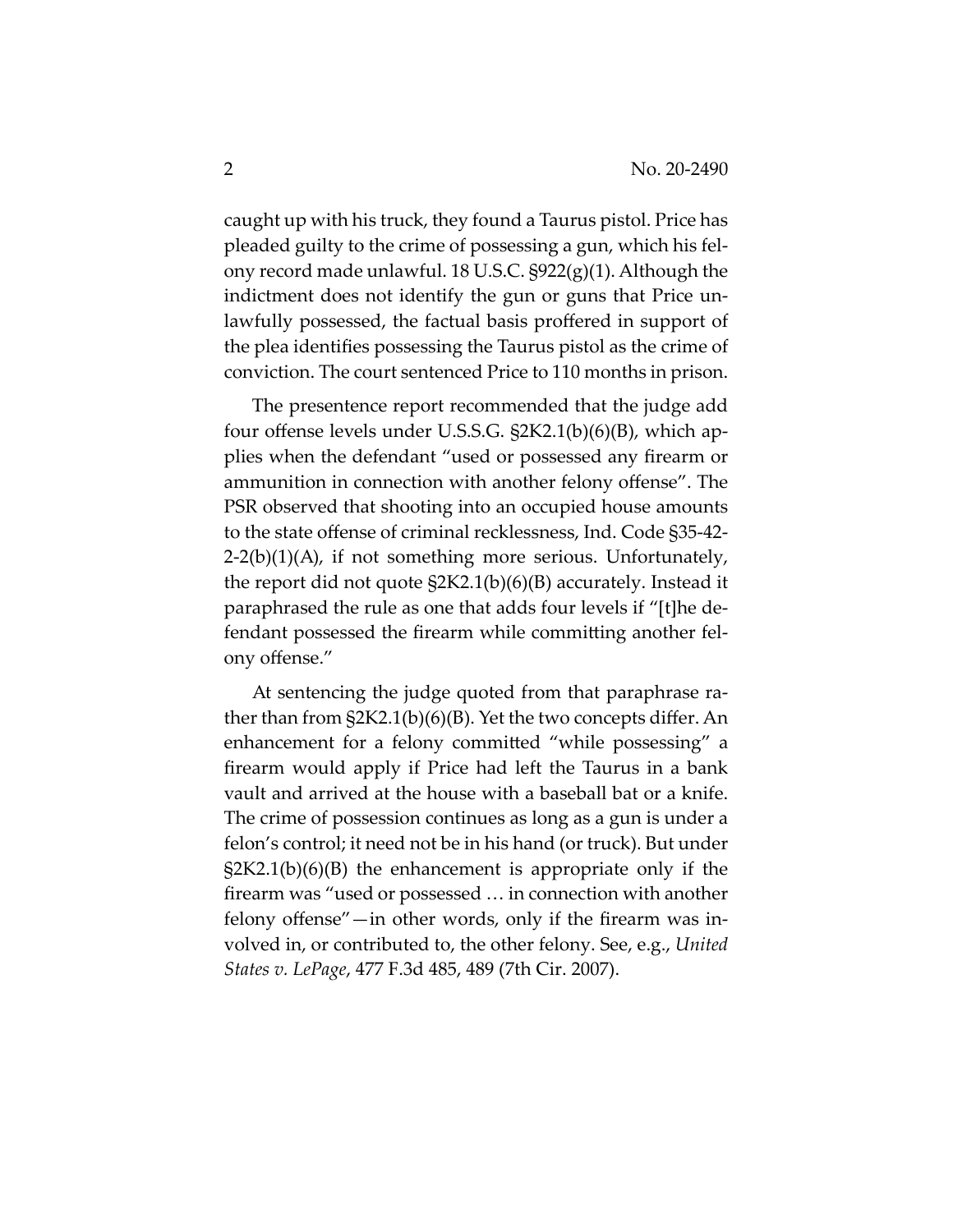The district judge did not find that the condition in the Guideline, as opposed to the paraphrase, had been satisfied. It *might* have been satisfied. Perhaps the presence of the Taurus in the truck made Price bolder, because it served as a backup or a means to facilitate escape. But the judge did not find that the Taurus played either role.

The judge did mention that, by possessing the revolver long enough to shoot it, Price independently violated  $\S922(g)(1)$ . And the Assistant United States Attorney observed that the indictment is broad enough to encompass the revolver—which three witnesses say Price brought to the door, though Price says he obtained during a struggle with Butler. Still, the crime of conviction entailed the pistol but not the revolver, given the factual basis admitted in the plea colloquy. The prosecutor could have insisted that Price plead guilty to possessing the revolver (or gone to trial if Price balked), and then the enhancement under §2K2.1(b)(6)(B) would have been a no-brainer. But that's not what happened.

The district court's failure to make an essential finding means that we must remand. The United States has not argued that any error was harmless. It might be thought harmless—after all, a judge is entitled to impose sentence based on what the defendant actually did, whether or not a particular enhancement applies. That's one upshot of *United States v. Booker*, 543 U.S. 220 (2005). We have encouraged district judges to say on the record that the parties' dispute about a particular issue under the Guidelines does not matter to the sentence. See, e.g., *United States v. White*, 883 F.3d 983, 987 (7th Cir. 2018). The district judge could have said this, given the fact that Price committed a separate federal felony by possessing and shooting the revolver. But the judge did not